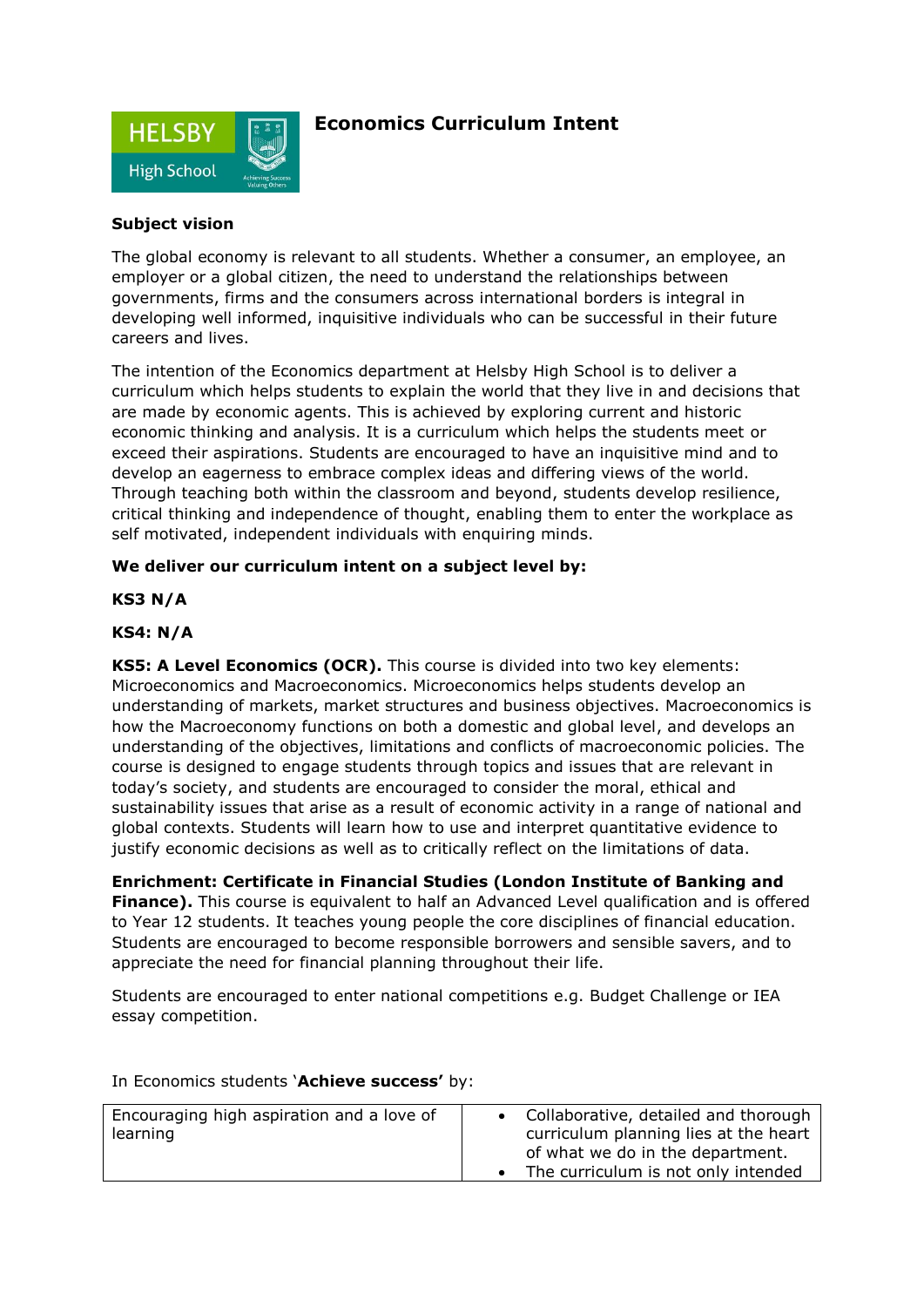|                                          | to challenge and stretch all our<br>students to achieve their best<br>academically, but also to motivate<br>them to develop transferable<br>positive work ethics which can be<br>beneficial to them in the future.<br>Economies change and develop over<br>time. Students are encouraged to<br>reflect upon how Economies can<br>grow over time and the contribution<br>which they can make to this as self-<br>motivated, critical thinkers both in<br>the world of work and an academic<br>setting.                                                                                                                                                                                                                                                                                                            |
|------------------------------------------|------------------------------------------------------------------------------------------------------------------------------------------------------------------------------------------------------------------------------------------------------------------------------------------------------------------------------------------------------------------------------------------------------------------------------------------------------------------------------------------------------------------------------------------------------------------------------------------------------------------------------------------------------------------------------------------------------------------------------------------------------------------------------------------------------------------|
| Maximising progress and potential        | A wide range of resources and<br>$\bullet$<br>teaching strategies are used to<br>ensure that students have a<br>comprehensive knowledge of the<br>specifications. Varying teaching<br>sources are used to encourage<br>independent learning and self-<br>study.<br>Techniques to help develop long-<br>$\bullet$<br>term memory and help students'<br>master subject content are<br>embedded in the curriculum. These<br>are focussed on embedding<br>challenge, metacognition, memory<br>techniques, numeracy and literacy.<br>Regular exam level assessed work<br>$\bullet$<br>is used to advise on how to improve<br>work and encourage reflection on<br>key strengths.<br>Regular end of unit tests set at<br>exam standard are used to inform<br>progress and action strategic<br>support for our students. |
| Providing rewarding learning experiences | Real world data responses are used<br>to encourage students to engage<br>with complex, challenging<br>quantitative data. Developing the<br>skills of analysis and manipulation<br>of a range of datasets.<br>Students will develop the knowledge<br>and skills needed to analyse data,<br>think critically about issues, and<br>make informed decisions.<br>Educational visits to the financial<br>centre in London enable students to<br>fully immerse themselves in the<br>political and economic environment<br>where central decision making is<br>made.                                                                                                                                                                                                                                                     |
| Offering diverse opportunities           | Our economics department is well<br>$\bullet$<br>resourced to give every student<br>irrespective of their socioeconomic<br>background the opportunity to                                                                                                                                                                                                                                                                                                                                                                                                                                                                                                                                                                                                                                                         |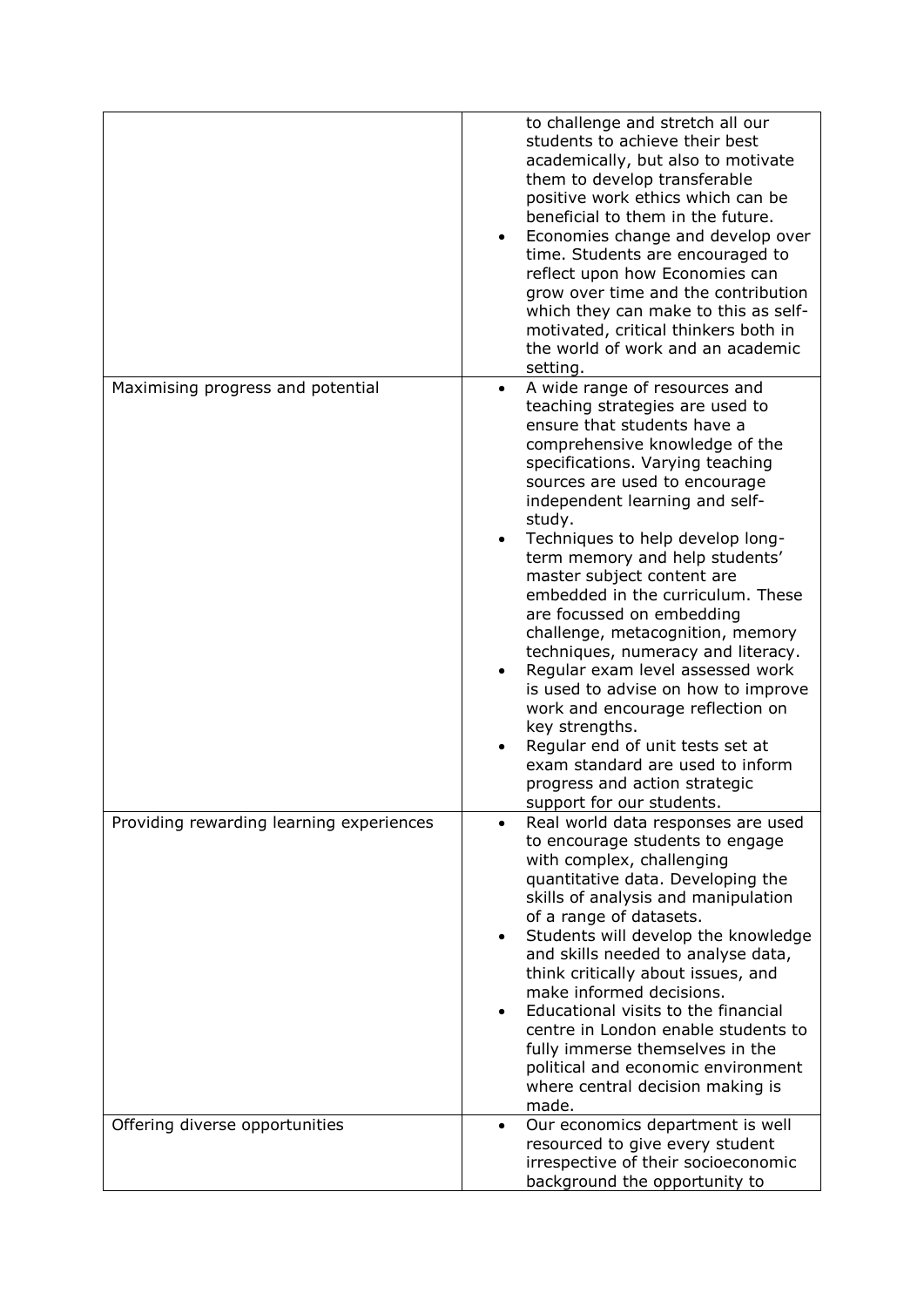|                                 | excel.                                                               |
|---------------------------------|----------------------------------------------------------------------|
|                                 | All students are given revision                                      |
|                                 | guides and knowledge books to help                                   |
|                                 | them to learn independently.                                         |
|                                 | Students are offered a range of                                      |
|                                 | online resources to develop                                          |
|                                 | independent learning skills.                                         |
|                                 | Our students have access to                                          |
|                                 | examination materials, workstations                                  |
|                                 | to research, and well-qualified                                      |
|                                 | teachers with expert knowledge in                                    |
|                                 | the subject.                                                         |
|                                 | Extended opportunities are provided<br>$\bullet$                     |
|                                 | through participation in the IEA                                     |
|                                 | Essay Competition and support in                                     |
|                                 | academic writing.                                                    |
| Recognising and celebrating all | Individual student progress is<br>$\bullet$                          |
| achievement                     | regularly communicated. Students<br>are aware of their Target Grades |
|                                 | and personal aspirations are                                         |
|                                 | discussed. Success is celebrated in                                  |
|                                 | class, within school and recognition                                 |
|                                 | of achievements are sent home.                                       |
|                                 | Regular email contact is made to                                     |
|                                 | recognise exception achievement                                      |
|                                 | and effort.                                                          |
|                                 | We know our curriculum is working                                    |
|                                 | in Economics as examination results                                  |
|                                 | are consistently above the national                                  |
|                                 | average and among the best in the                                    |
|                                 | school. This is regularly celebrated                                 |
|                                 | with students to raise aspirations.                                  |

In Economics, students '**Value Others'** by:

| Contributing to a safe school environment | Economics lessons take place in<br>$\bullet$<br>safe, organised, well managed<br>classrooms.<br>Students are encouraged to<br>$\bullet$<br>articulate views and opinions in an<br>appropriate manner to ensure all<br>students feel safe and secure within<br>the classroom environment.<br>Students are reminded of safety<br>$\bullet$<br>when using ICT facilities to research<br>topics. |
|-------------------------------------------|----------------------------------------------------------------------------------------------------------------------------------------------------------------------------------------------------------------------------------------------------------------------------------------------------------------------------------------------------------------------------------------------|
| Showing tolerance, respect and fairness   | The economics curriculum helps<br>٠<br>students to understand the differing<br>situations of people within our own<br>economies through the study of<br>poverty and income inequality. This<br>helps to develop empathy and an<br>understanding of people in varying<br>situations. Development Economics<br>helps the understanding of<br>challenges faced around the world                 |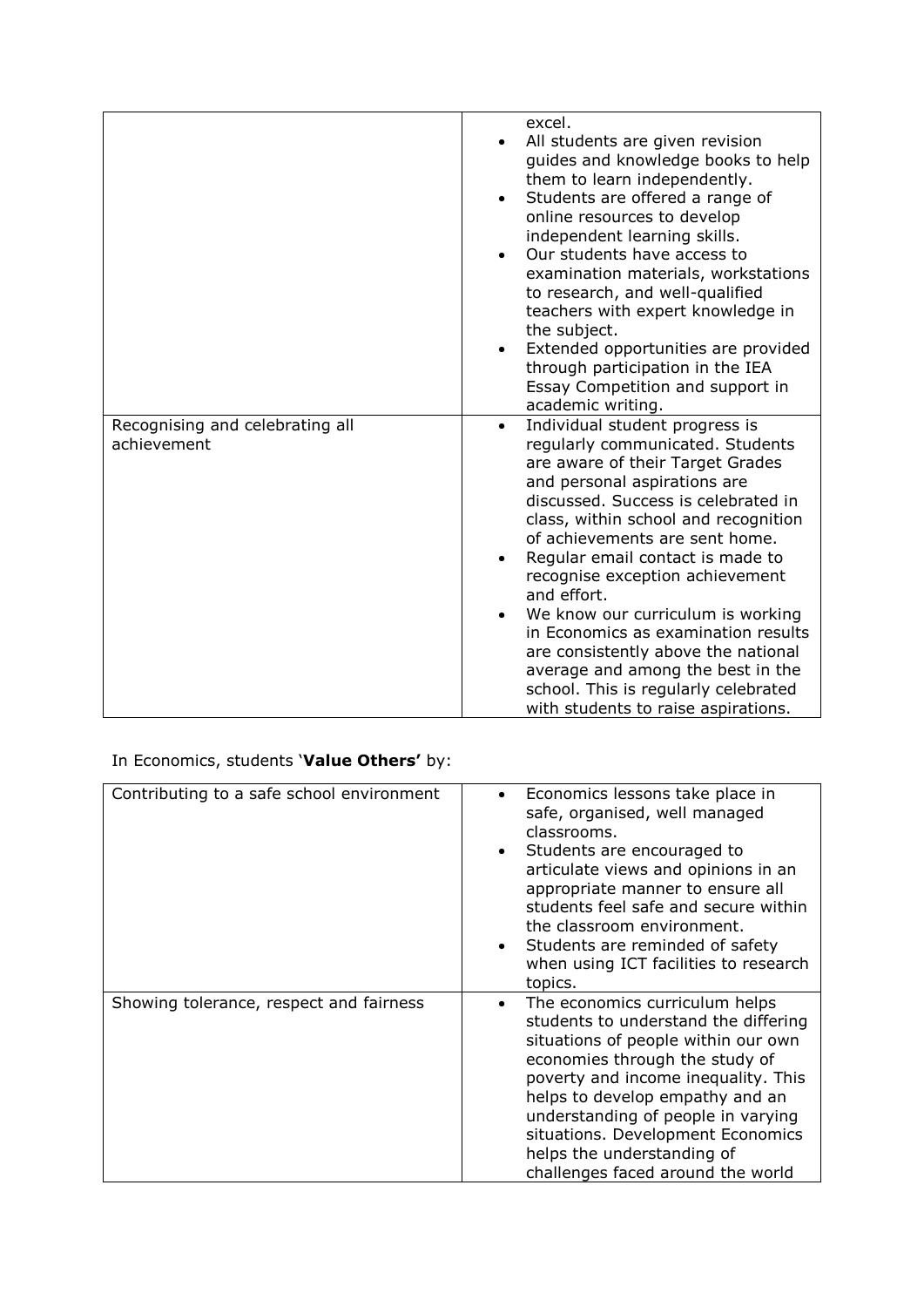|                                                             | and the need for support across<br>nations. This allows students to<br>reflect upon their own situations<br>and how they can be tolerant of<br>others who are less fortunate.<br>The curriculum is designed to<br>$\bullet$<br>understand a range of differing<br>viewpoints, weighing up their<br>relative merits and coming to<br>reasoned conclusions. Skills which<br>can be applied in the workplace and<br>society.                                                                                                                                                                                                                                                                            |
|-------------------------------------------------------------|------------------------------------------------------------------------------------------------------------------------------------------------------------------------------------------------------------------------------------------------------------------------------------------------------------------------------------------------------------------------------------------------------------------------------------------------------------------------------------------------------------------------------------------------------------------------------------------------------------------------------------------------------------------------------------------------------|
| Listening to and respecting others' views                   | Regular topical debates and<br>$\bullet$<br>discussions will help students to<br>learn to listen to others and gain an<br>open minded approach to their<br>studies. Stereotypes are challenged<br>and students are encouraged<br>question other people's viewpoints<br>without undermining them.<br>Understanding varying views on<br>Economic policy and how Political<br>viewpoints differ within an economy<br>and across economies encourage<br>students to think broadly and<br>consider alternative options.                                                                                                                                                                                   |
| Appreciating and embracing diversity                        | Students learn about discrimination<br>$\bullet$<br>within the workplace, the economic<br>arguments against it, and the<br>negative impact it may have on the<br>economy.<br>Studying globalisation helps<br>$\bullet$<br>students to understand the inter<br>relatedness of economies and the<br>interdependence of differing<br>countries and cultures and how<br>greater global harmony can lead to<br>better outcomes for all.                                                                                                                                                                                                                                                                   |
| Being an active member of our school and<br>local community | Our economics curriculum offers all<br>$\bullet$<br>our students the opportunity to<br>analyse the impact individual<br>activities can have on the spiritual,<br>moral, social and cultural<br>developments of their generation<br>and society at large.<br>Students will develop confidence in<br>$\bullet$<br>their own financial and economic<br>understanding so that they<br>contribute positively to the life of<br>the school, to their local<br>community, and to the wider<br>environment.<br>Students develop in depth<br>$\bullet$<br>knowledge and understanding of<br>sustainability and development, and<br>the importance of balancing current<br>society's needs with that of future |